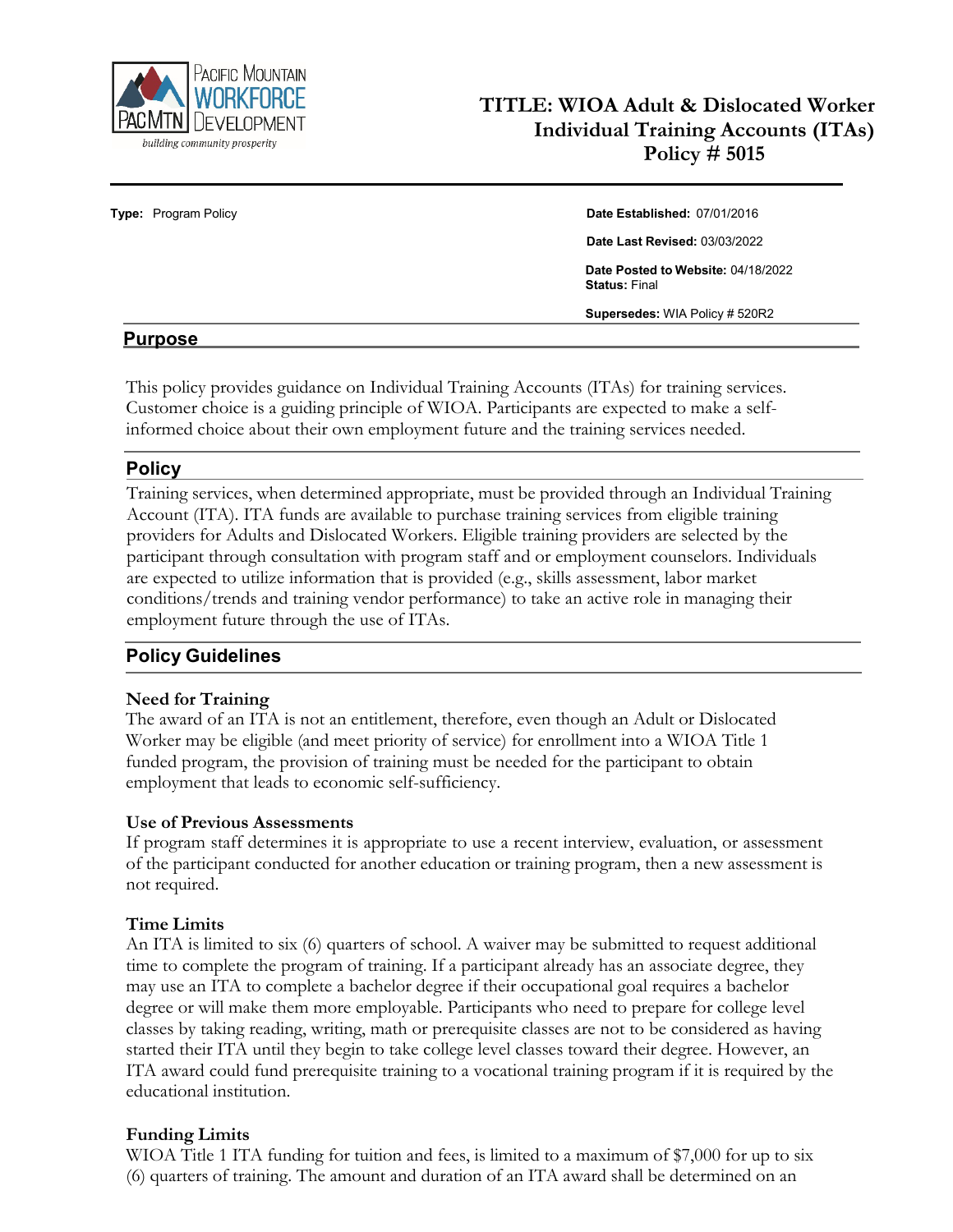individual basis. Funding amounts will take into account any other financial assistance available to the participant and also the federal funding available to the Adult or Dislocated Worker program operator. Other costs associated with training such as parking fees, school supplies, parking passes, licenses, books, uniforms, inoculations, background checks, driving abstracts, etc. may be considered a training cost and would not be included in the \$7,000 maximum for tuition and fees.

#### **Participants Must Apply for Financial Aid**

Participants need to apply for financial aid each year and a copy of the award or denial notification must be placed in the file. If the participant will be using financial aid for their living expenses, the participant's personal budget must include the financial aid funds that will be used for living expenses.

Individuals may select training that costs more than the maximum amount available for ITA's when other sources of funds (e.g., Pell Grants, scholarships, severance pay, etc.) are available to supplement the ITA

## **How ITAs are Authorized**

Before any WIOA Title 1 training funds are expended, an ITA request must be approved by WIOA program staff. The ITA request (form and process) includes career exploration activities designed for a participant to gather the information he or she needs to make an informed decision about the occupation and training provider they choose.

#### **Demand Occupation Requirement**

The ITA program of training must be for a demand occupation as designated on the Washington State Demand/Decline List. A waiver may be submitted to provide training in an occupation showing as "Balanced, or In-Decline" on the demand list. The training may be approved if it is on a demand list for another WA Workforce Development Area and the participant is able and willing to commute or relocate.

#### **Eligible Training Provider List (ETPL)Requirement**

The ITA program of training *and* training provider must be on the Washington State ETPL for the local WDA or another WA State WDA (if the participant is able and willing to commute or relocate), or it may be on another state's list at the time of the ITA approval.

#### **Training Programs Removed from an ETPL**

When a program of training is removed from the Eligible Training Provider list, a participant may continue and complete their program of training, as originally approved; however, the ITA may not be modified or extended.

#### **Time Limit to Enroll**

A participant must be enrolled in school within 90 days of the approval of their ITA. (See - Approval of an ITA request). It is recommended for participants who need to attend basic skills or prerequisite classes that their ITA is not finalized for approval until they are ready to begin college level classes.

## **Modifying an ITA**

WIOA program staff may approve a change of the participant's occupational goal to a related occupational goal when a participant decides after attending one quarter of school (maximum of fifteen (15) quarter credits) the occupation chosen is not suitable for the participant.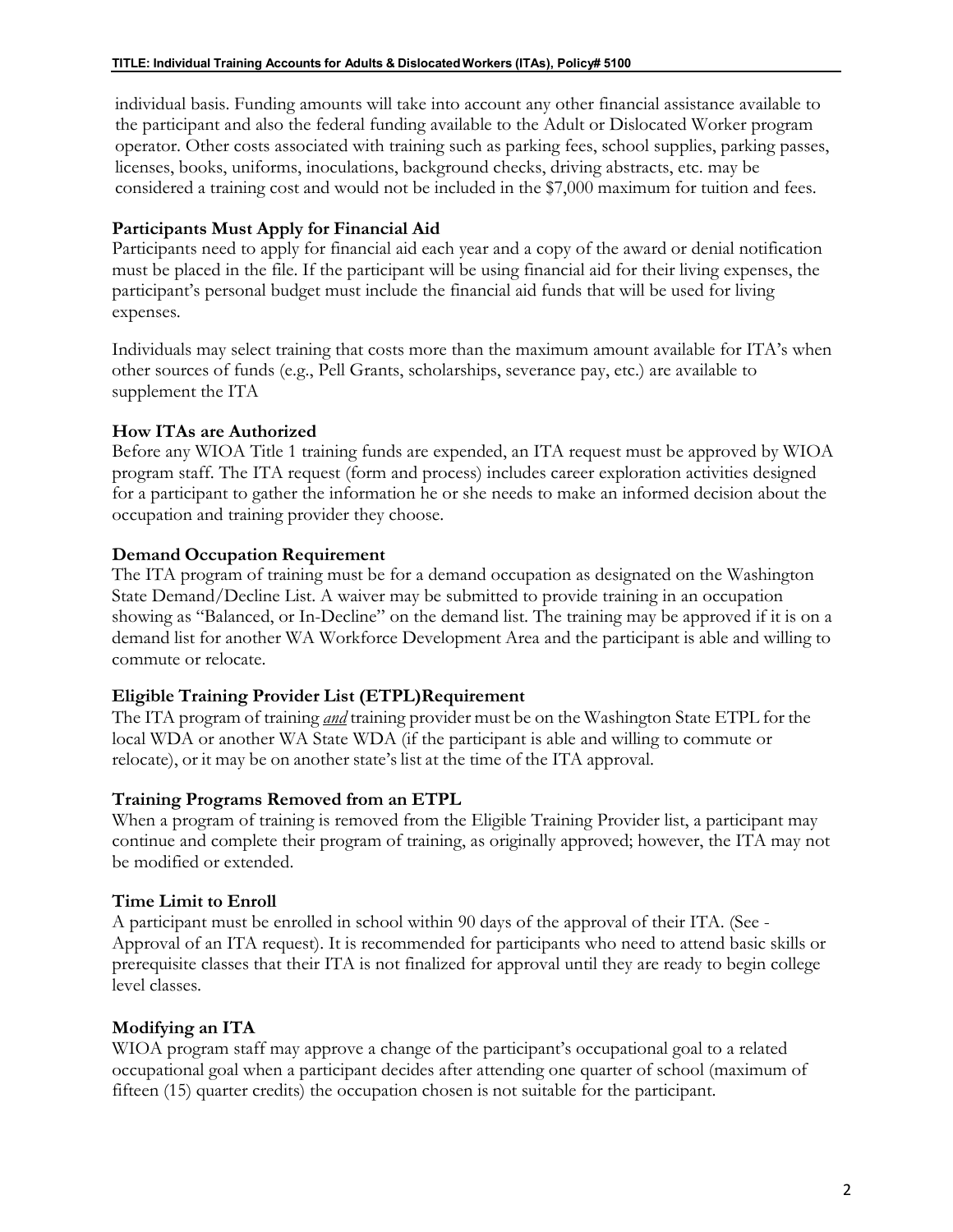WIOA program operator may choose to write an internal policy that specifies if there is a specific amount of time that must pass before the program will accept a request for additional training through an ITA.

#### **Using Purchase Orders**

After a participant has approval for an ITA, WIOA program staff may write a purchase order to the training institution for tuition. WIOA program staff must follow its own organization's procedure for obligating and de-obligatingfunds.

#### **Coordination of WIOA Training Funds and other Federal Assistance**

WIOA program operators are to consider other sources of funding for training (excluding loans) to pay for training costs so that WIOA funds are used to supplement but not supplant other sources.

An exception to this is educational funding for Veterans. According to TEGL 10-09, the GI Bill and other education and training benefits administered by the Department of Veterans Affairs are not required to be coordinated with WIOA training (i.e., veterans and eligible spouses cannot be required to exhaust their VA benefits prior to gaining access to WIOATraining).

#### **Training and Satisfactory Progress**

Participants are required to demonstrate satisfactory progress in training, except for good cause, to access payments through their ITAs.

"Good cause" failure to make satisfactory progress in training includes specific factors that would cause a reasonably prudent person in similar circumstances to fail to make satisfactory progress. Those factors may include but are not limited to:

- Illness, injury or disability of the participant or a member of the participant's immediate family;
- Severe weather conditions or natural disaster precluding safe travel;
- Destruction of the participant's school records due to a natural disaster or other catastrophe not caused by the participant;
- Acting on advice received from an authority, such as the training provider, instructor, or case manager;
- Training is delayed or cancelled;
- Accepting stop-gap employment with hours or other work conditions that conflict with the training; or
- Accepting goal-related employment prior to completion oftraining.

**ITA Exceptions:** In situations covered by the following exceptions, a contract for services may be used to provide fortraining.

• On-the-job training When PacMtn's local policy administrators determine there are an insufficient number of eligible providers in the local area to accomplish the purpose of a system ofITAs.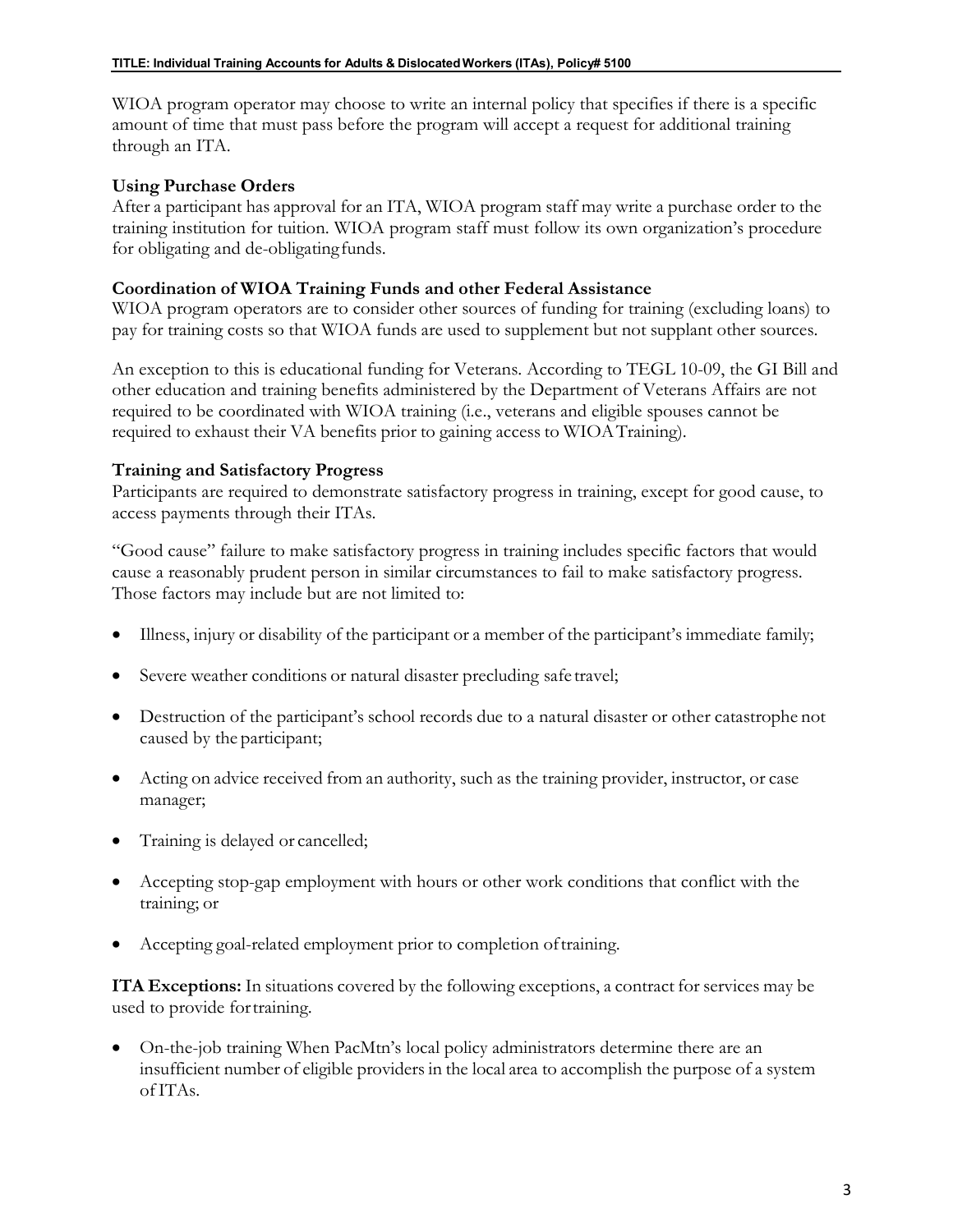- When PacMtn's local policy administrators determine a community-based organization (CBO) or other private organization can provide effective training services to individuals with barriers to employment. The criterion for determining effectiveness includes:
	- $\triangleright$  Financial stability of the organization;
	- $\triangleright$  Demonstrated performance measures appropriate to the program, including program completion rate; attainment of the skills, certificates or degrees the program is designed to provide; placement after training in unsubsidized employment and retention in employment; and
	- $\triangleright$  How the specific program relates to the workforce investment needs identified in the local plan.
- Providing training for multiple individuals for in-demand industry sectors or occupations, (as long as the contract does not limit the individual's consumer choice.)
- Circumstances in which a pay-for-performance contract is appropriate, consistent with 683.510.

An ITA is not required for intensive and short-term prevocational services. These are training services lasting thirty-nine (39) hours or less or at a cost of 600 dollars or less. Intensive services may include literacy, internship, work experience and other training activities that may not provide formal occupational skills training or be appropriate for an ITA. Similarly, short-term prevocational services are designed to prepare a participant for work, but do not provide formal occupational skills training. As such, they generally are not appropriate for an ITA.

*Any discrepancies arising between PacMtn policy and or procedures with federal and state provisions due to current or future revisions will default to the current minimum federal and state regulations and guidance available. PacMtn policy and or procedures may set forth stricter requirements than provided by federal and state guidance, but in no case will PacMtn policy and or procedures not meet minimum federal and state policy.*

## **References**

Workforce Innovation and Opportunity Act of 2014 WIOA Final Rule; 20 CFR Parts 676,677, and 678; Federal Register, Vol. 81, No. 161, August 19, 2016 WIOA Final Rule; 20 CFR Parts 603, 651, 652, et al; Federal Register, Vol. 81, No. 161, August 19, 2016

Training and Employment Guidance Letter (TEGL) 10-09 WorkSource System Policy 1019 R6 & Attachment A - Eligibility Handbook,

State Policy 5611 Rev 2 - Governor's Procedures for Determining Training Provider Eligibility State Policy 5601 Rev 2 - Individual Training Accounts

PacMtn Procedures Document # 5100P – Individual Training Accounts (ITA) PacMtn Policy # 5130 – On-the-Job Training

Compliance with the state's eligibility policy will be based on the version of the handbook in effect at the time of the action or activity that may be at issue.